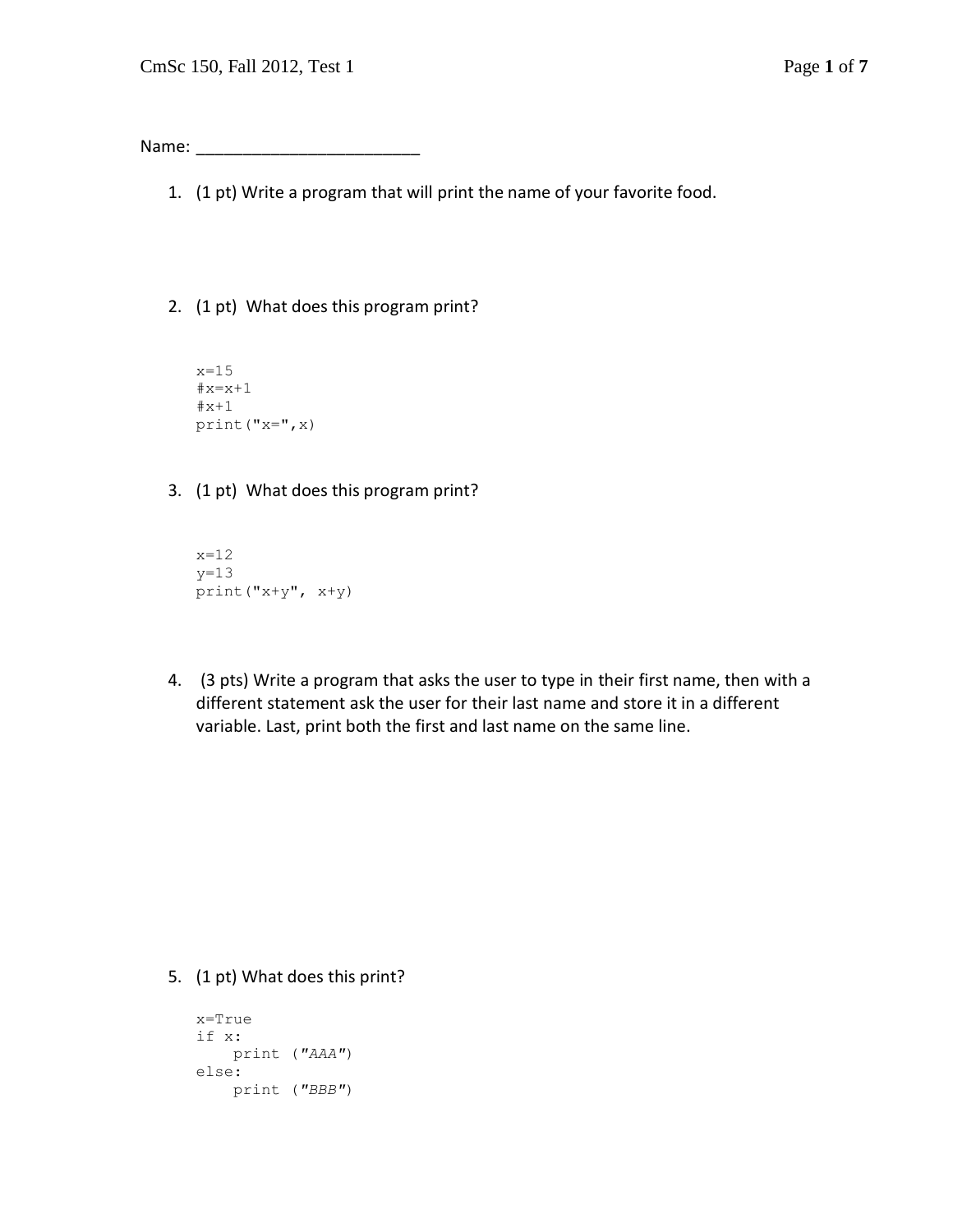6. (2 pts) Write a line of code that will take an original item price from the user. \* The number should be stored as a float, not a string.

7. (2 pts) Continuing from the prior question, calculate the final price of the item if you add a 6% tax.

8. (2 pts) Continuing from the prior question, print the amount you calculated (original price + tax) along with a label (in dollars).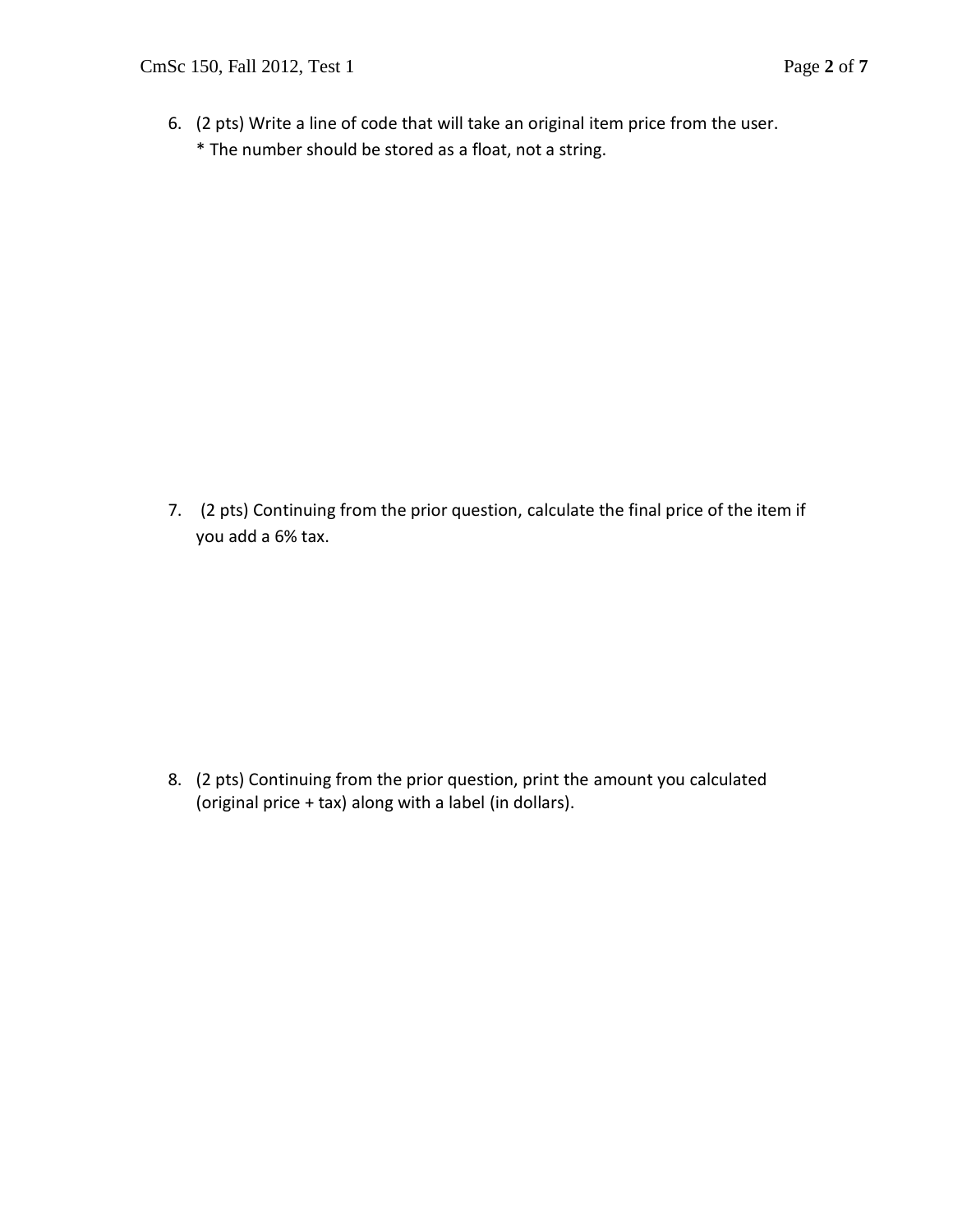9. (3 pts) Next to each section, list the number that it prints out:

```
# Section 1
x=4x=30-x/2print(x)
# Section 2
x=5x = -3print (x)
# Section 3
x=50
print(x+1)
print(x+1)
# Section 4
x= 3 > 4print(x)
if x:
  print("A")
else:
  print("B")
# Section 5
x=6x+4print(x+10)
# Section 6
print (11%2)
```
10. (2 pts) Write code that prints the first character of the string, and then the last character.

my\_text =*"1234567890"*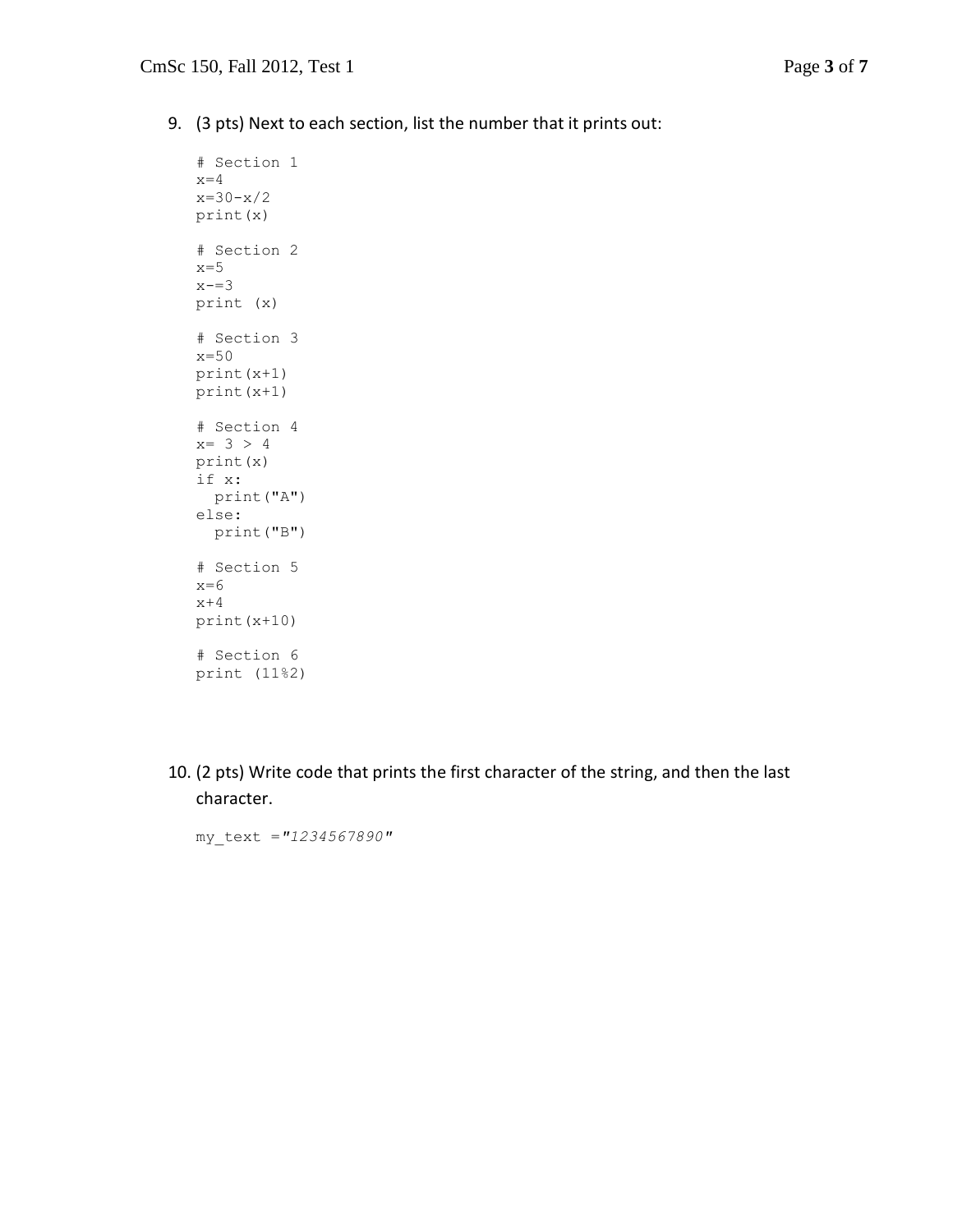11. (2 pts) Cross out the variable names that are not legal in Python.

| ds <sub>9</sub> | Darmok%     |
|-----------------|-------------|
| 2sttng          | city size   |
| VOYAGER         | engine      |
| the void        | amount\$    |
| paleMoonlight   | totalAmount |

12. (4 pts) Write a Python program that will ask the user for their percentage grade. Then print if it is an A (  $\geq$  90), passing (  $\geq$  60) or failing.

13. (1 pt) How do you know if you should create a "while" loop or a "for" loop?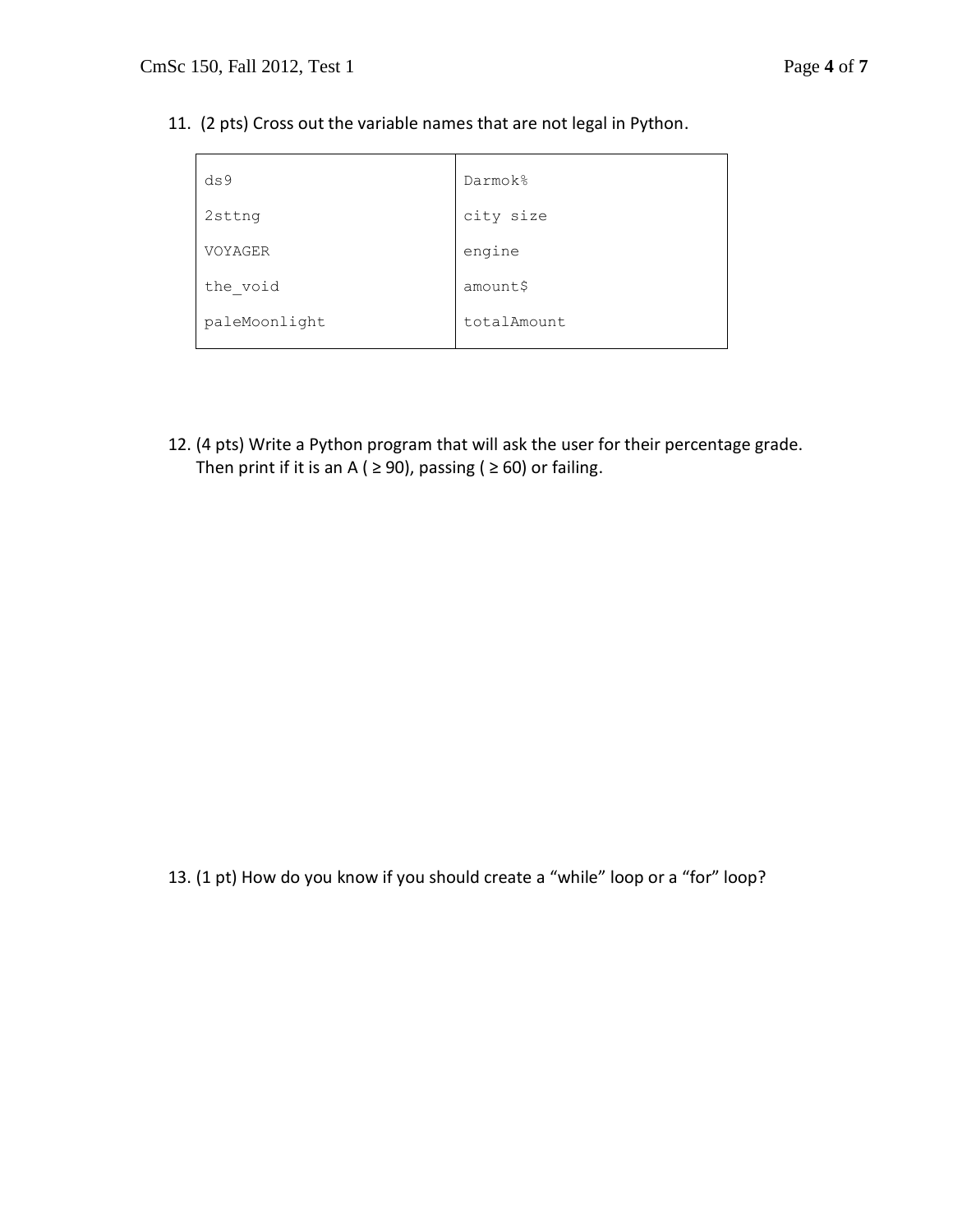14. (3 pts) What does this code print?

```
a = 6 > 5b = 7 \le -6c = 15! = 15d = 15 == 15print (a,b,c,d)
if a and b:
    print ("X")
else:
    print ("O")
```
15. (2 pts) Write a for loop that will print the numbers from 1 to 50 (inclusive).

16. (3 pts) Write a "while" loop that counts by 5's from 100 down to 0 (inclusive).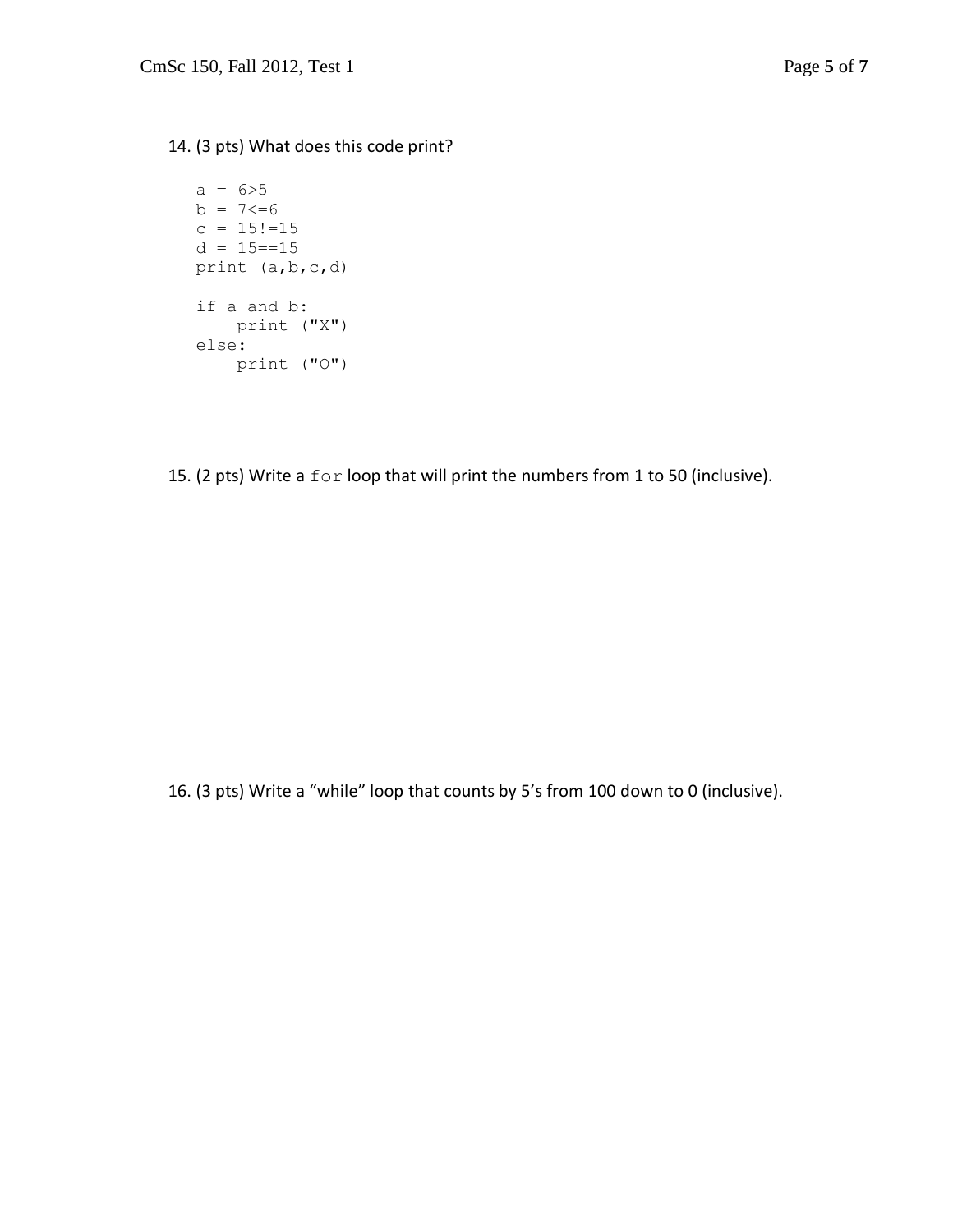17. (2 pts) Write a program that will use two for loops to print out the following rectangle made of asterisks (\*):

\* \* \* \* \* \* \* \* \* \* \* \* \* \* \* \* \* \* \* \* \* \* \* \* \* \* \* \* \* \* \* \* \* \* \* \* \* \* \* \* \* \* \* \* \* \* \* \* \* \* \* \* \* \* \* \* \* \* \* \* \* \* \* \* \* \*

18. (2 pts) Explain how  $red = (255, 0, 0)$  represents a color.

19. (2 pts) Draw a picture that shows how computer coordinates relate to the screen.